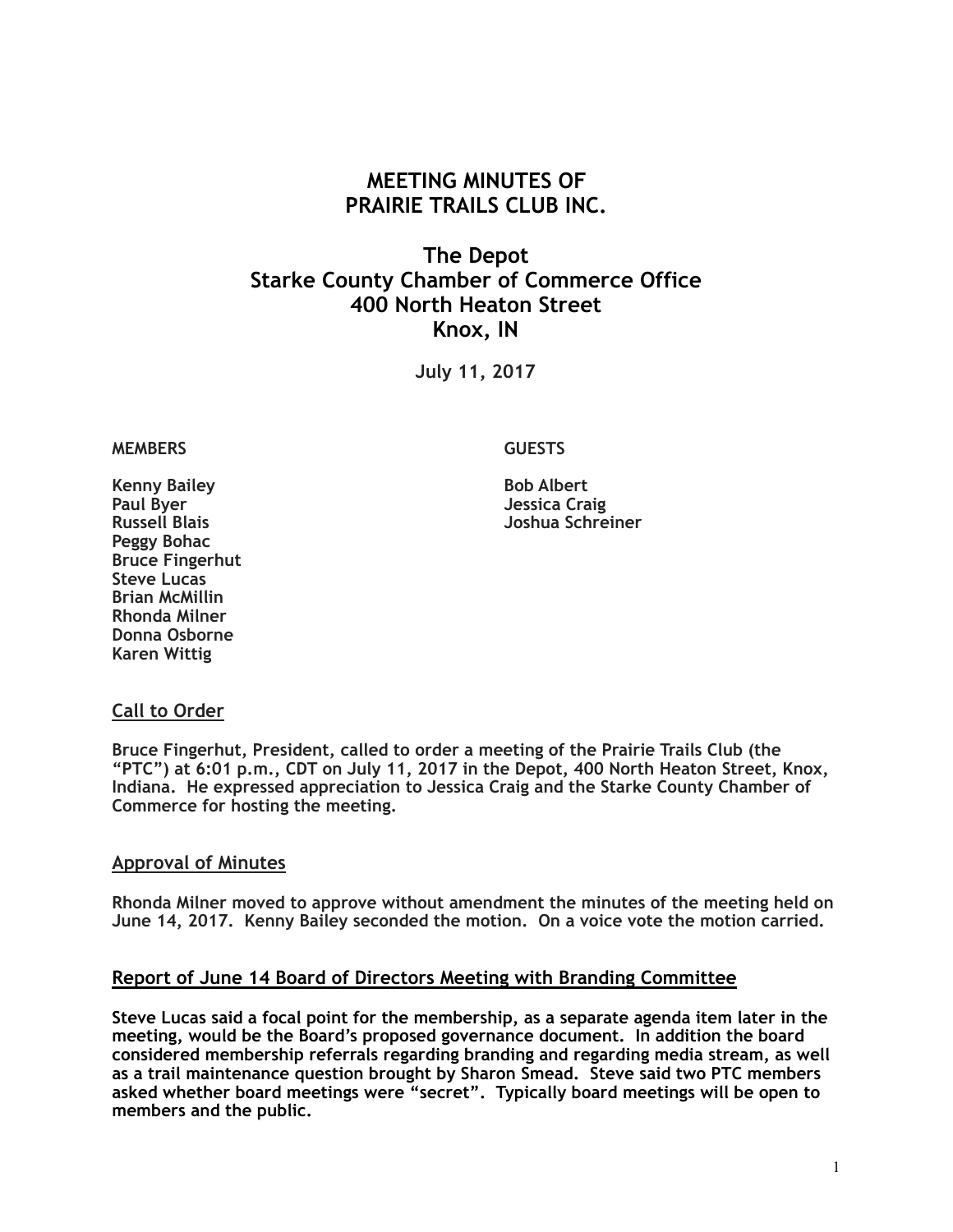**The membership discussed bench placement and painting along the trail. Paul Byer said he and Linda Byer intended to place a picnic table at the U.S. 35 trailhead. Steve noted that with achievement of 501(c)(3) status, Kathleen Lucas arranged to have two small benches made based on the plastic lids collected by PTC members and supporters. Donna Osborne reflected on bench and landscaping consistency on the Panhandle Pathway. There was a consensus that planning was needed for continuity along the Erie Trail.** 

**Bruce said the board agreed to form a committee to address branding and related issues of continuity. An aspect of the committee would be to address the opportunities and challenges of placing improvements along the trail. Any PTC member could volunteer to participate. Those who volunteered were Rhonda, Kathy, Yancy Lucas, Russ Blais, Carolla Heilstedt and Steve. Bruce said the first committee meeting would be set later in July.** 

## **Report of Final Preparations for July 15 BLPOA/PTC Bike Ride**

**Steve said the final steps are being taken for a very informal bike ride on July 15 at 8:00 am from the Bass Lake Property Owners Association Building. The primary purposes are to acquaint interested Bass Lake residents and visitors with where to access the Erie Trail and about opportunities for and challenges to the trail's development. BLPOA President Rick Anderson is coordinating organization of the event. Until about a week ago only eight persons expressed the intention to join the ride, but that number had increased to 19 as of July 10.** 

## **Consideration of Proposed Document for Board of Directors Governance**

**As an attachment to the July 11 membership's agenda, Steve distributed the governance document which the board had recommended on June 14, 2017. Each item was outlined during the membership meeting. The board determined the six-person board previously approved by the membership was functional but might be improved by expansion to a seven-person board. The board also considered but did not take action on whether board members should serve two-year staggered terms.** 

**During the membership meeting, Bruce recommended that four members serve two-year terms starting in even years and three members serve two-year terms starting in odd years. To implement this cycle, three of the current board members would retain their positions through 2018. Four members would be elected to serve through 2019.** 

**Steve said Carolla expressed an interest in serving on the board. He recommended she be considered to fill the seventh position, if the membership established a seven-person board.** 

**Donna reflected that allowing a board member to participate in meetings by electronic means was now a commonly accepted practice in the private sector. She recommended its approval for the PTC board.** 

**Rhonda moved to amend the proposed governance document by adding a seventh member and by creating staggered terms as described by Bruce. Russel seconded the motion. The motion was approved by voice vote.**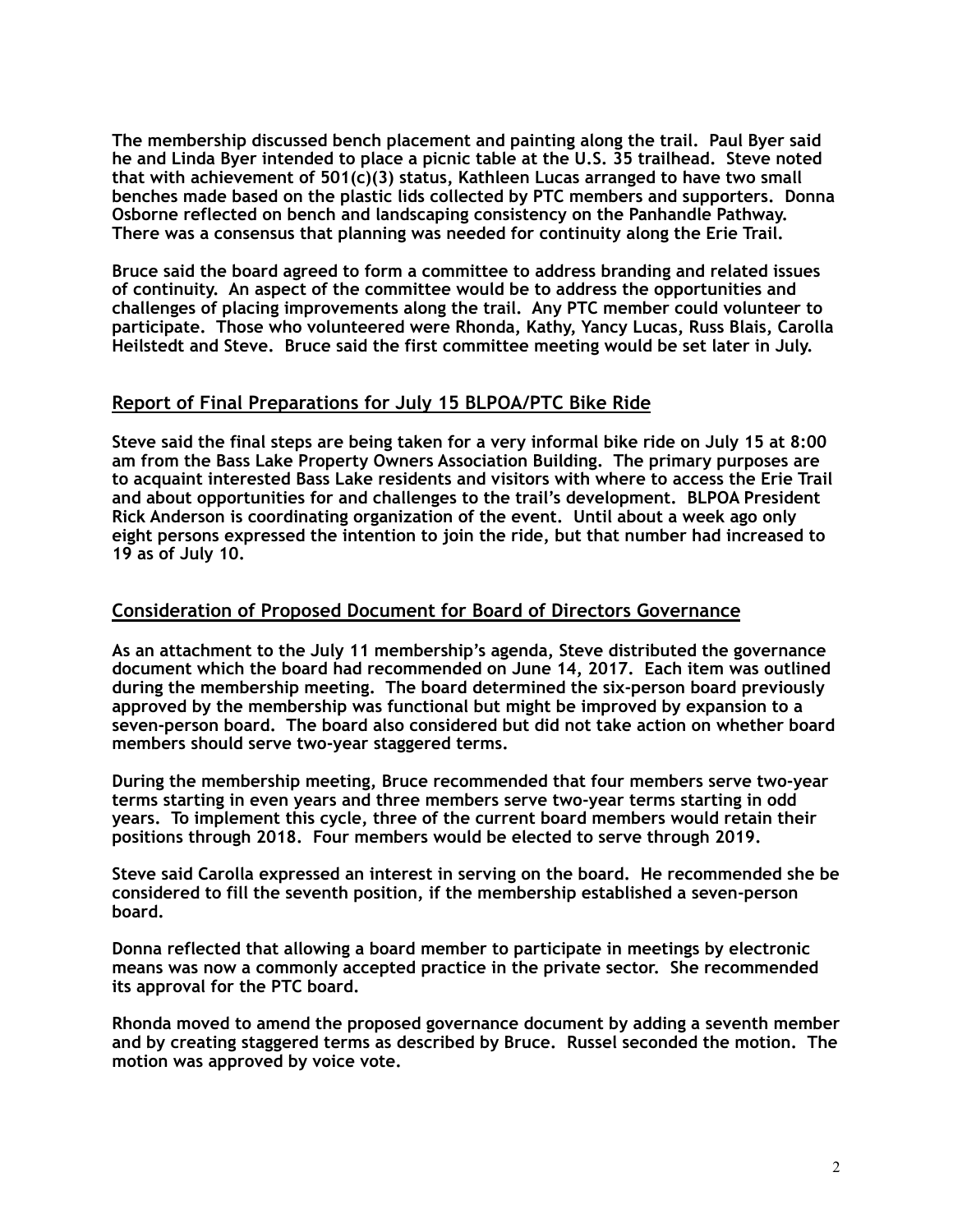**Rhonda then moved to approve the governance document as amended. Russ seconded the motion. This motion was also approved by voice vote. With these amendments the approved document for governance of the Board of Directors is as follows:** 

#### Document for Board of Directors Governance

This document (the "Document") governs proceedings of the Prairie Trails Club, Inc. (the "PTC") Board of Directors (the "Board") and its relationship to the PTC membership (the "Membership"). Board comments on Document elements are in *italics.* The comments are intended to help clarify intent.

- 1. Effective Dates
- A. The PTC Board was elected in November 2016 to serve beginning January 1, 2017. Effective January 1, 2017 any PTC board of directors is dissolved that was formed before 2016.
- B. The effective date for the Document is July 11, 2017.

*Bruce Fingerhut said he was uncertain but believed the PTC established a board of directors in its early existence. To avoid the possibility of redundancy any board established before 2016 should be dissolved.* 

*The Document became effective upon approval by the PTC on July 11, 2017.*

2. General Principles of Board Purpose

The PTC Board:

- A. Assists with the development of PTC policy.
- B. Is authorized to approve, approve with conditions, or disapprove in advance any PTC expenditure that would exceed \$1,000.
- C. Performs any function required of the Board to comply with the following: (1) the requirements of a federal, state or local agency; and (2) the terms of a grant application.
- D. Considers any matter referred during a meeting of the PTC Membership.

*Steve Lucas recalled the Membership supported the need for the Board and to develop operational procedures. The April 2017 minutes of the Membership point to the need to identify the Board's "scope". The minutes added that, in part, the Board helped "meet IRS expectations for a not-for-profit association." Greg Wittig reflected during the April meeting that another purpose was for the "'checks-and-balance' relationship with the PTC officers." Subpart A helps achieve these purposes.* 

*During the May 2017 Membership meeting Karen Witting moved to refer for Board guidance two matters about which agreement was not reached. Subpart D of this item confirms the opportunity for Membership referrals to the Board.* 

*The Board reflected on recent successes and the PTC's improving financial state. Bruce noted a year ago a \$3,000 purchase would have been impossible. With improving finances the possibility and seriousness of ill considered judgment has greater consequences. Even so PTC activities should not be unduly hampered by purchasing restrictions. He suggested \$1,000 be set as a spending limit that could not be exceeded without Board approval. An individual member could on faith of future PTC approval spend more than the \$1,000 amount, as members have done previously. Sharon Smead said she agreed with the need for a limit on spending without Board approval and also agreed \$1,000 was a reasonable limitation.* 

- 3. Board Election and Eligibility Requirements
- A. The Board shall consist of seven members that serve for two-year terms as staggered in Part B.
- B. During a meeting in the preceding November or December, the Membership shall elect four persons for terms that begin January 1 of even-numbered years and three persons for terms that begin January 1 of odd-number years.
- C. To be eligible for the Board a person must have been among the Membership on August 1 preceding the election.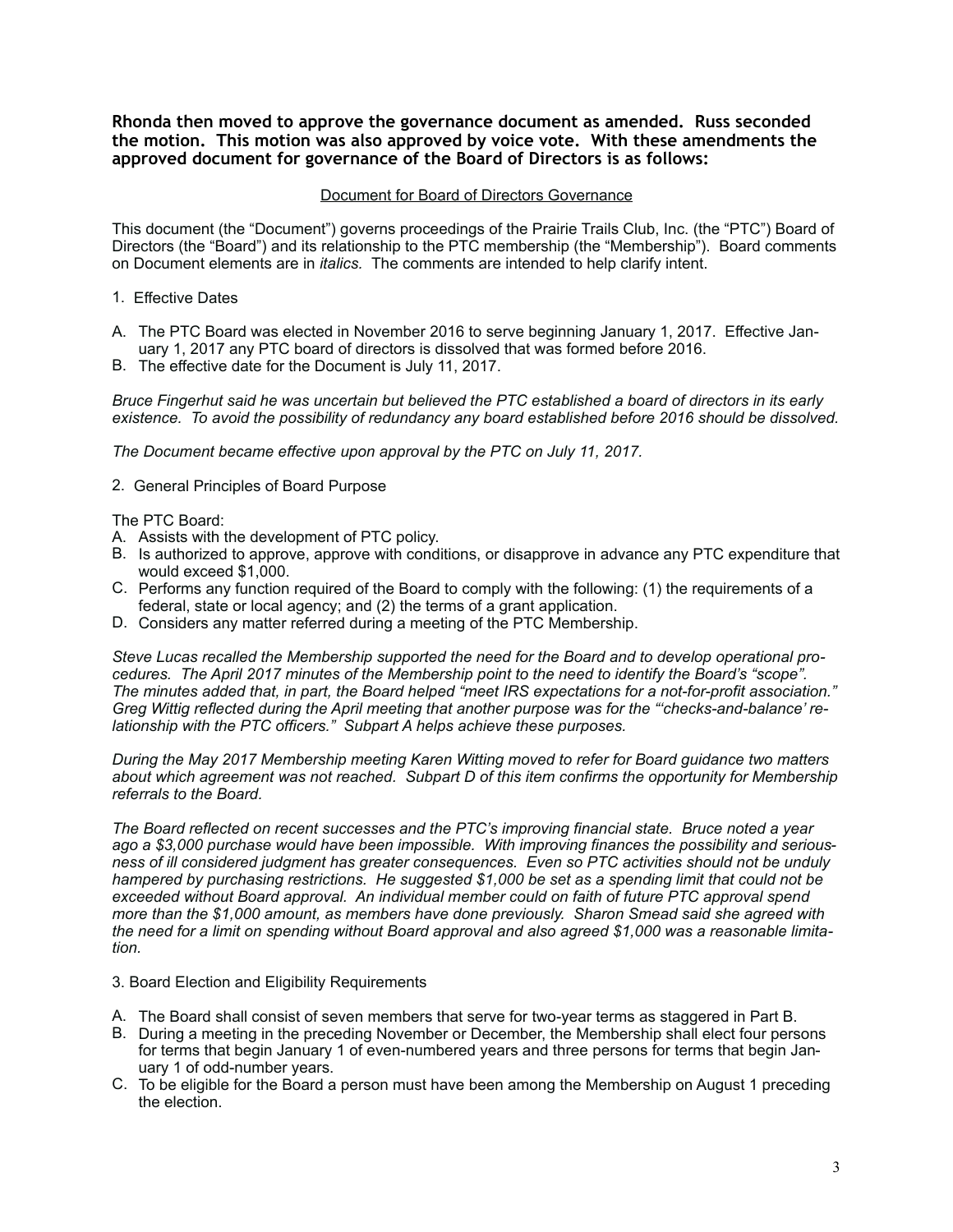D. If a Board member resigns or becomes unable to perform the functions of a member, an officer may cause an item to be placed on the agenda of the Membership to elect a replacement to serve for the remaining office term.

*The Membership established the Board with six members during the November 2016 meeting. The Board members were to serve for one-year terms beginning on January 1, 2017. When preparing the Document the Board agreed the November process was workable but discussed the wisdom of adding a seventh Board member from among younger Membership. Doing so would make achieving a quorum easier, diversify the Board, and reduce the likelihood of a tie vote. The Board agreed to confirm a sixmember board but to ask that the Membership consider adding a seventh member.* 

*The Board also discussed the concept of providing staggered terms for membership. Three members would serve beginning in odd years and three (or four, if a seventh member is added) would serve beginning in even years. The period of service for members would be two years rather than one year and could support continuity. The Board did not to act on this concept.* 

[During its July 11, 2017 meeting, the Membership added a seventh Board member and provided for twoyear terms. Four of the seven would begin terms in even-numbered years and the other three in oddnumbered years.]

- *4*. Board Quorum and Officer Provisions
- A. Four members constitute a quorum for the conduct of a meeting of the Board.
- B. For passage at least four members of the Board must vote in favor of a motion or resolution.
- C. The Board shall elect from its members a Chair and Vice Chair. The Chair (or in the absence of the Chair, the Vice Chair) shall preside over meetings. In the absence of the Chair and Vice Chair the members may select another member to preside.
- D. The Board may also elect a Secretary from the Membership. A Secretary who is not a Board member does not contribute to the quorum and cannot vote in Board matters.
- E. The Chair or Vice Chair may authorize a Board member to participate for all purposes in a Board meeting by electronic means.

*The Board discussed the wisdom of requiring a Board quorum. A quorum has not been set for activities of the Membership, and the Board does not seek to set one. With the more limited but arguably more formal role of the Board, requiring a quorum was determined appropriate.* 

*This item provides for Board election of a Chair and a Vice Chair from among the Board members. The selection of a Secretary is authorized but not required. With Board meetings expected to be held less frequently than meetings of the Membership, a Secretary might serve only for a single meeting. The Secretary shall be from Membership but is not required to be a Board member. If not a Board member the Secretary does not count for quorum and does not have a vote. The Treasurer elected by the Membership also serves as Treasurer for the Board.* 

*Most Board discussion was directed to the need to include in critical discussions the participation of Board members who are unable to be physically present. Subdivision E would grant discretion but not require a Chair (or Vice Chair when presiding) to allow a member to participate by electronic means. The Chair or Vice Chair would determine which if any electronic means was acceptable for a particular meeting. A member joining by electronic means counts for quorum and toward a motion or resolution and may participate as if present in person.*

- 5. Annual Meeting and Special Meetings
- A. The Chair shall schedule the annual meeting as soon as is practicable after January 1.
- B. A special meeting of the Board may be scheduled upon reasonable notice by any of the following:
	- 1. The Chair.
	- 2. The Vice Chair.
	- 3. The PTC President.
	- 4. A majority vote of the Membership present during a meeting.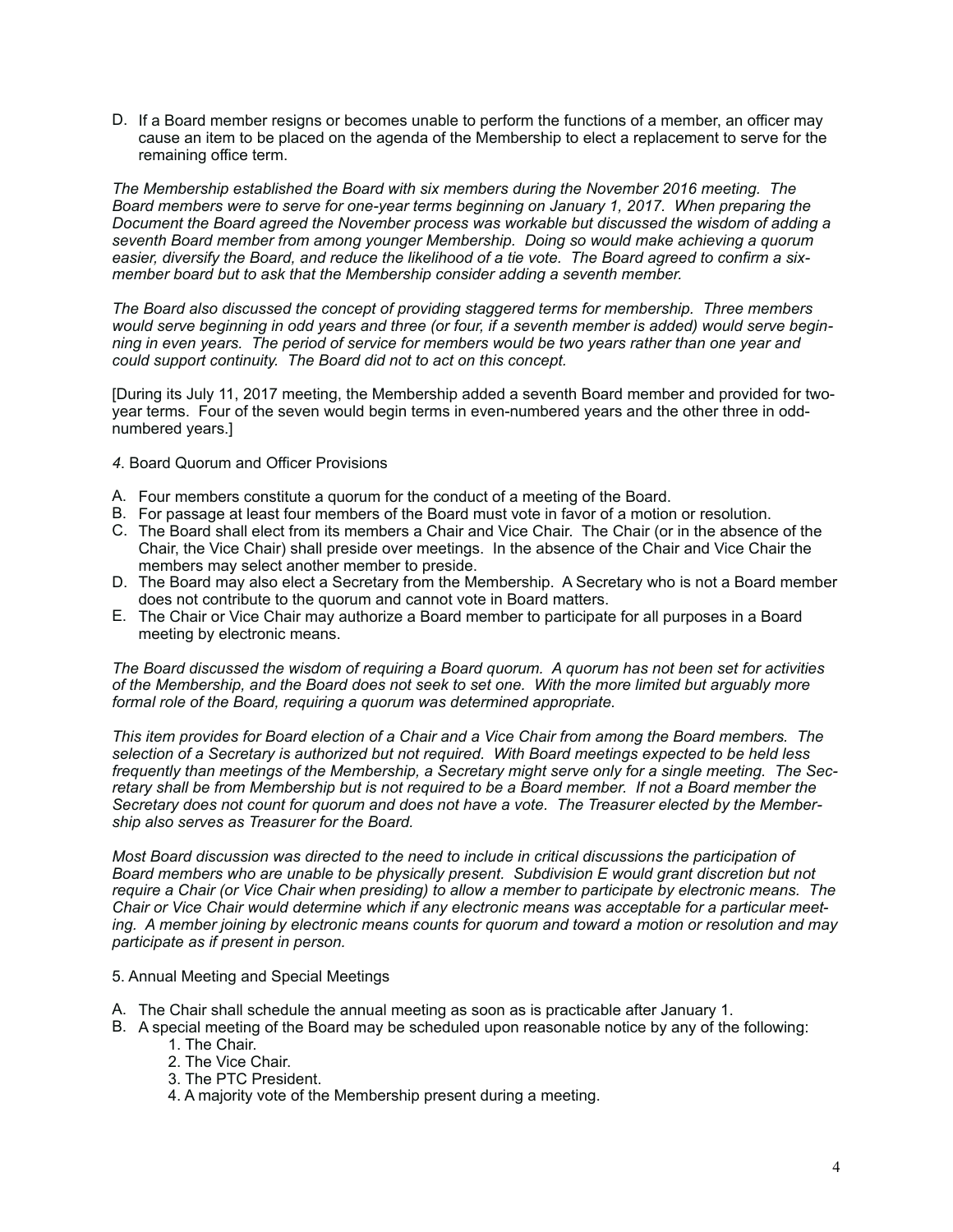*Subpart A implements the intent of the Membership expressed in the November 2016 meeting.* 

*Subpart B provides a flexible approach for special meetings (in other words, any meeting held in addition to the required annual meeting) of the Board. Special meetings may be called by the Board's Chair or Vice Chair. In addition the Board agreed the PTC President or a majority of the Membership during a meeting may schedule a special meeting. Steve said providing this authority to the PTC President and the Membership could help assure that the Board will meet as needed to carry out PTC business. Sharon said another benefit is to encourage the Board to address promptly a Membership referral made pursuant to item 2D.* 

**Following approval of the Document for Board of Directors Governance, the membership elected Carolla to fill the new seventh board member position for the remainder of 2017.** 

**Russ asked about liability insurance for Board members. He said he was a member of the board for the Bass Lake Conservancy District, and members have insurance coverage. Bruce reflected that the BLCD owns its improvements and facilities, but the Erie Trail is owned by the Hoosier Valley Railroad Museum (the "HVRM"), and connector routes are public highways owned by Starke County. Donna added "You can't insure what you don't own."** 

**Steve reminded members there have been discussions about the HVRM possibly entering a long-term lease with Starke County for lands used for the Erie Trail. These discussions have not progressed but neither was he aware of a decision not to go forward. He asked Bob Albert for his perspectives as HVRM Liaison. Bob said he believed the HVRM Board was "all in favor" of a lease arrangement and unsure whether the delay was with the HVRM's attorney or the County's attorney. Steve said during a PTC meeting several months ago he offered to contact the HVRM's attorney and inquire about status, but he was reluctant if doing so might be a concern to HVRM leadership. Bob said it would be fine to make the contact. Steve then responded he intended to contact HVRM's attorney before the August PTC meeting.** 

## **Retrospective of June 3 5K Color Run/Walk**

**Bruce thanked the membership for their extraordinary efforts in causing the 5K Color Run/Walk to be such a great success. He recognized Committee Chair Madison Osborne, Peggy Bohac, Kenny, Donna, Russ and Kathy. Just about every member who was available on June 3 helped with the event, as did Jessica and Joshua Schreiner. He said community participation was also extraordinary.** 

**The membership agreed another color event should be scheduled for National Trails Day on June 2, 2018. If possible another element or "different twist" should be added.** 

## **Disposition of Grant Request to Greenways Foundation for Costs of 501(c)(3) IRS Application**

**Steve said Kathy needed to attend the Starke County Park Board meeting that was being held simultaneously, so he was reporting on her behalf regarding a Greenways Foundation grant. As requested by the membership, a grant request was made to the Greenways Foundation for costs associated with obtaining 501(c)(3) exempt status. Kathy spent a lot of time on the effort researching and documenting the application to the IRS and then with follow-up because the IRC misaddressed its approval letter. Steve said Kathy fronted**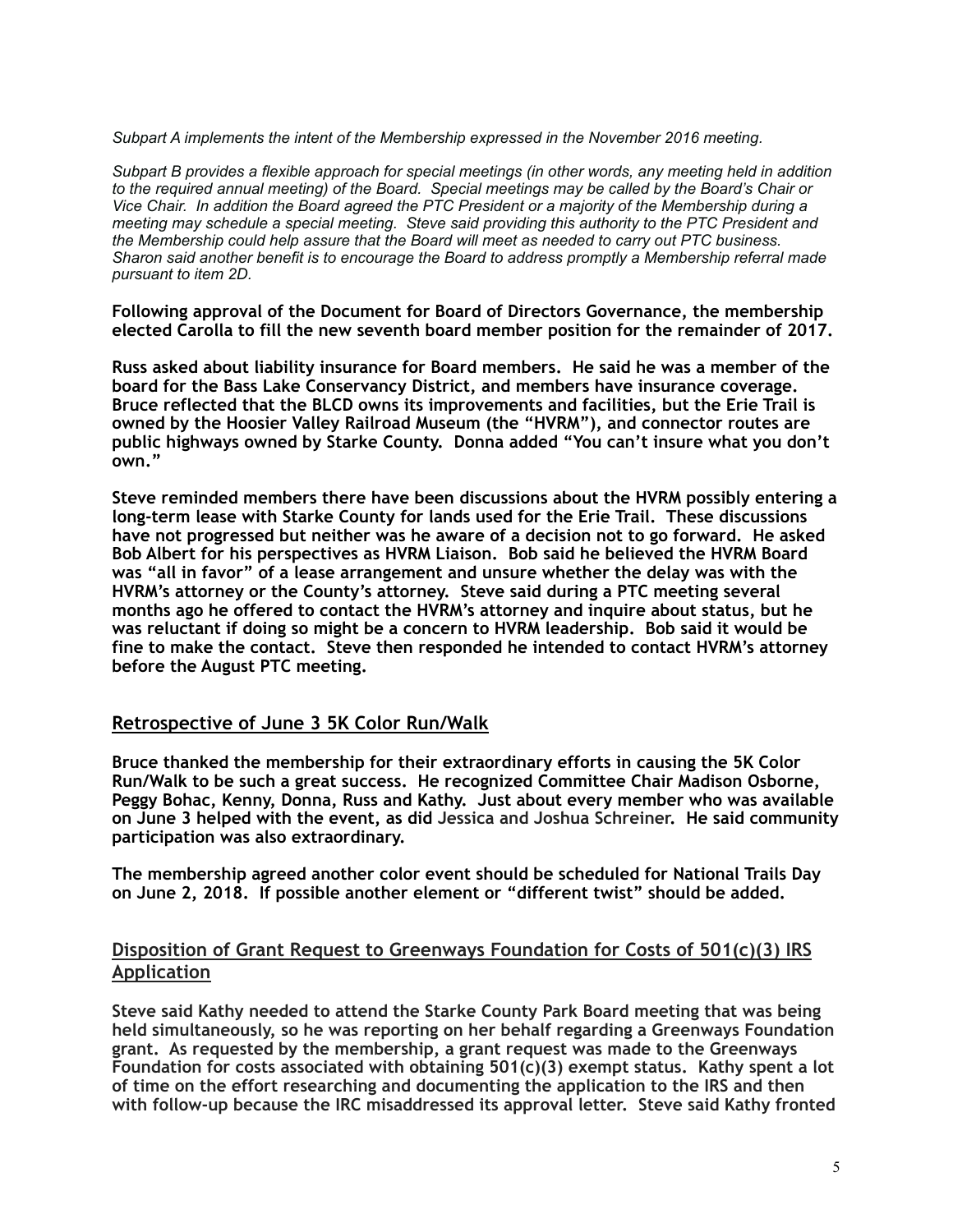**the \$275 application fee to the IRS. Following discussions with the Greenways Foundation she reduced the grant request to include only reimbursement for the IRS fee.** 

**On July 5, 2017 the Greenways Foundation forwarded a letter announcing its approval of the PTC's grant request in the amount of \$275. Copies of the letter were circulated to the membership during the meeting. Rather than accept the check as reimbursement for the IRS application, Kathy donated the amount to the PTC conditioned on the \$275 being earmarked for wayfinding or interpretative signage. The Greenways Foundation check has been deposited in the PTC bank account.** 

## **Update on Fell Ditch and Establishment of Maintenance Committee**

**Donna reported that a plank on the wooden deck of the Fell Ditch Bridge was broken and posed a safety hazard. Through the quick efforts of Warren Burke the plank was marked onsite and then replaced. The hazard has been resolved.** 

**Peggy said participants in the 5K Run/Walk have asked her how the profits are being used to maintain or upgrade the trail. This comment led to a broad discussion of trail maintenance. Paul and Linda, Bruce, and most recently Donna have sought cost estimates for asphalt repair and maintenance. Three locations of concern were identified:** 

- **(1) Along the muck wetlands west of Range Road.**
- **(2) Over a cottonwood root east of C.R. 125 East in Aldine.**
- **(3) Immediately west of the Fell Ditch Bridge.**

**After further discussion, Bruce established a Maintenance Committee to suggest priorities for repairs and to pursue a strategy for financing those repairs. He appointed committee members as follows: Donna, Kenny, Paul, Linda and himself.**

## **Consideration of Update and Reprinting PTC Map with Brochure**

**Bruce reported that copies are nearly exhausted of the most-recent printing of the PTC's three-fold brochure. This printing added the PTC's website address. He said he hoped a new version could be available by spring 2018 and that the new printing would have more information. Included would be the four share-the-road connector routes approved by the Starke County Commissioners (north on Range Road, C.R. 800 S—C.R. 450 E, and C.R. 800S—C.R. 600E, as well as south on C.R. 200 E into Pulaski County). Also included would be information for the American Discovery Trail and U.S. Bike Route 35 within Starke County.** 

**Donna suggested the images on the brochure should be refreshed to include recent events. She asked if reference might also be made to services.** 

**Jessica distributed a brochure distributed in Cass County which could be folded and fitted easily in a wallet or pocketbook. Kenny raised the possibility of also exploring other printing options.** 

**The membership agreed to the concept of a new printing with revisions. The subject will be revisited at the August 22 meeting.**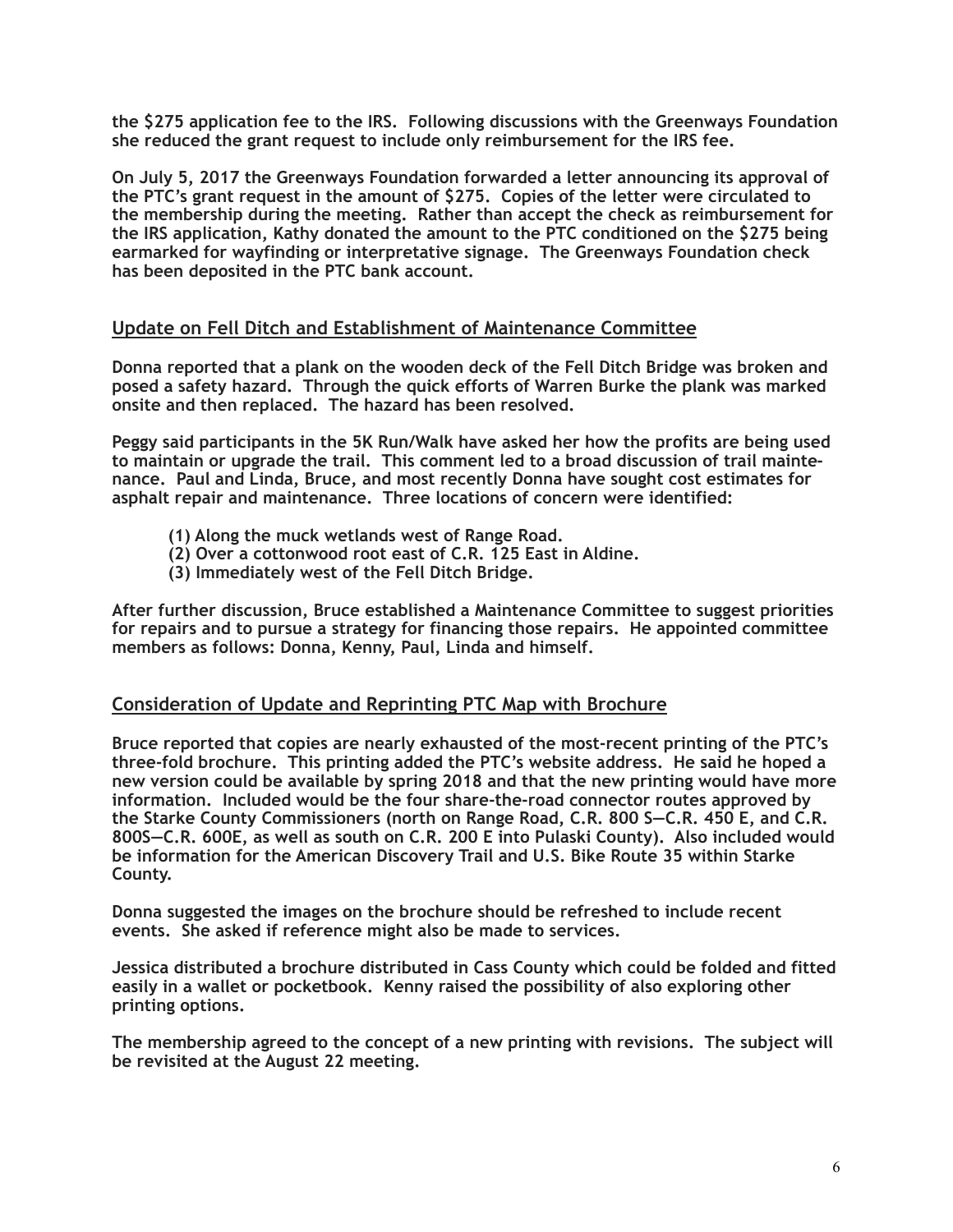### **Review of C.R. 200 East and Pulaski County Bike Route between Erie Trail and Panhandle Pathway**

**Steve reported he and Kathy drove the share-the-road route developed by Pulaski County from the Erie Trail on Starke C.R. 200E to the Panhandle Pathway in Winamac. The northern 1.7 miles was approved by the Starke County Commissioners in September 2016 as requested by Nathan Origer, Executive Director of Pulaski County CDC/Economic Development. The Pulaski County portion of the route was approved by the Pulaski County Commissioners. Although an ambitious undertaking, the route can be used to travel entirely on asphalt roads from the Erie Trail to the Panhandle Pathway. The route passes through Denham and crosses S.R. 14 but avoids roads such as U.S. 35 that are heavily traveled. Users should understand that no public services are available along the route. A directional description starting at the north from the Erie Trail follows:** 

From the Erie Trail (at a point also constituting US Bike Route 35 and the American Discovery Trail) go south on Starke County Road 200 East for 1.7 miles.

At the county line, Starke County Road 200 East makes a slight jog to the right and becomes Pulaski County Road 300 West.

- Continue 1 mile south to Pulaski County Road (P.C.R.) 700 North, then:
- Go 1.5 miles west to P.C.R. 450 West, then:
- Go 0.5 miles south to P.C.R. 650 North, then:
- Go 0.95 miles west to North Donnabelle Drive (entering Denham), then:
- Go 0.15 miles northwest to P.C.R. 660 North, then:
- Go 0.25 miles west to P.C.R. 575 West, then:
- Go 2.1 miles south to P.C.R. 450 North, then:
- Go 0.25 miles west to P.C.R. 600 West, then:
- Go 0.5 miles south to P.C.R. 400 North, then:
- Go 1.5 miles east to P.C.R. 450 West, then:
- Go 1 mile south to P.C.R. 300 North, then:
- Go 1.5 miles east to P.C.R. 300 West (entering Ripley), then:
- Go 4 miles south (crossing State Road 14) to P.C.R. 100 South, then:
- Go 3.1 miles variably east and north to West Street (entering Winamac on southwest side), then:
- Go 1 block northwest to Washington Street, then:
- Go 1.5 blocks northeast to the Panhandle Pathway. From this point go:
	- (A) 3 blocks northwest to the Main Street-Downtown Winamac Trailhead; or
	- (B) southeast toward Star City, Royal Center and Kenneth.